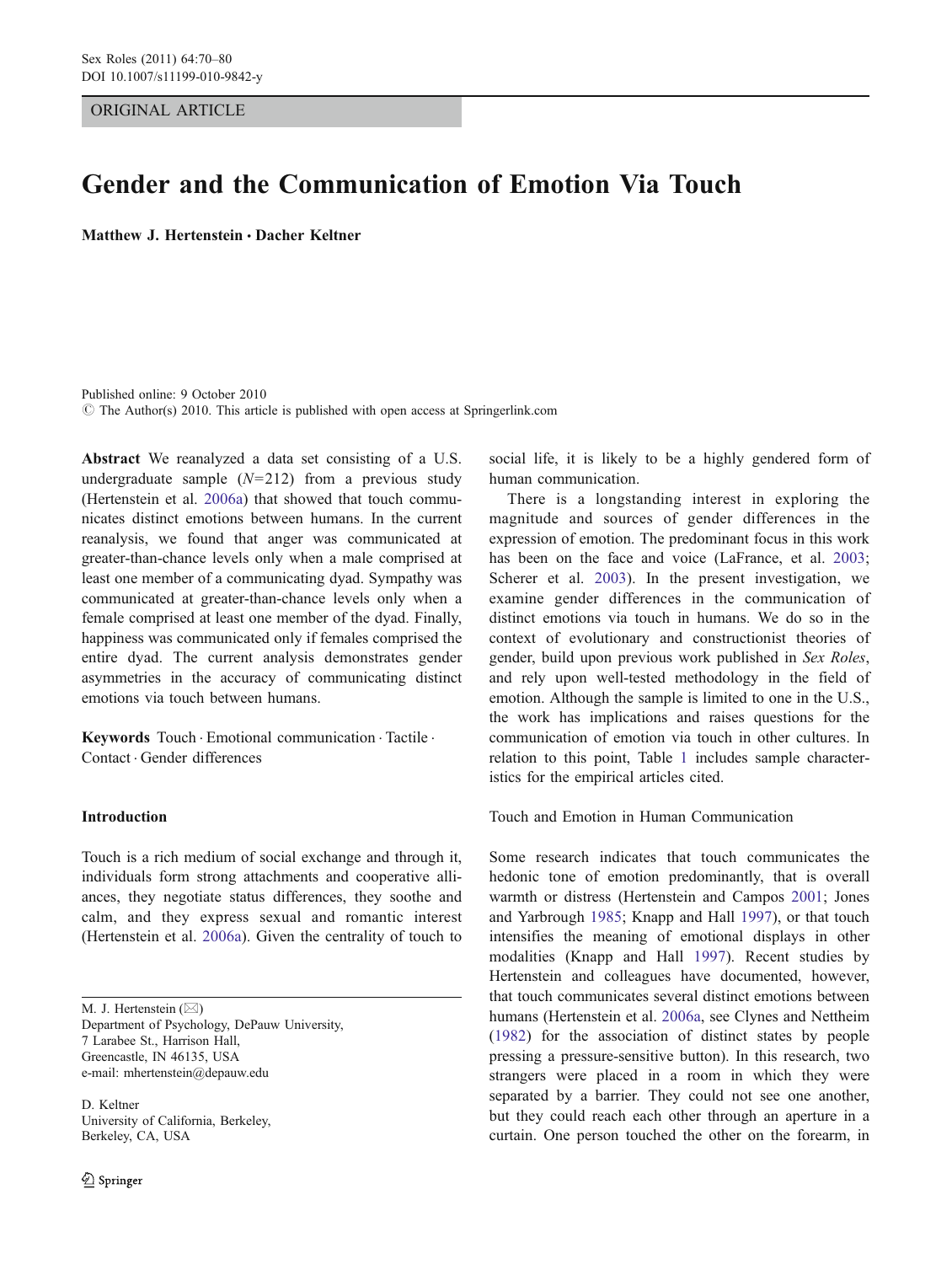<span id="page-1-0"></span>Table 1 Cited empirical studies with demographic of sample and location from which sample was drawn

| Demographic of sample                           | Location           |
|-------------------------------------------------|--------------------|
| Undergraduates                                  | U.S.               |
| Actors and undergraduates                       | Germany            |
| Undergraduates                                  | U.S.               |
| Parents, undergraduates, preschoolers           | U.S.               |
| High School: 14-19 yrs                          | U.S.               |
| University students and staff                   | Australia          |
| Undergraduates                                  | Canada             |
| Children (2nd and 5th grade) and undergraduates | U.S.               |
| Wide age range across adulthood                 | Australia and U.S. |
| Undergraduates                                  | U.S.               |
| Undergraduates                                  | U.S.               |
| Undergraduates                                  | U.S.               |
| Undergraduates                                  | U.S.               |
| Broad age range                                 | U.S.               |
| Infants                                         | U.S.               |
| Undergraduates                                  | U.S.               |
| Undergraduates                                  | U.S. & Spain       |
| Undergraduates                                  | U.S. and Canada    |
| Undergraduates                                  | Canada             |
| Undergraduates                                  | U.S.               |
| Undergraduates                                  | U.S.               |
| Broad age range                                 | U.S.               |
| Undergraduates                                  | U.S.               |
| Undergraduates                                  | U.S.               |
| Undergraduates                                  | U.S.               |
| Broad age range                                 | U.S.               |
| University students                             | Canada             |
| Undergraduates                                  | Netherlands        |
| Undergraduates                                  | U.S.               |
| Graduate students                               | U.S.               |
|                                                 |                    |

each instance trying to convey one of 12 emotions. After each touch, the person touched had to choose which emotion s/he thought the encoder was communicating by selecting a term in a modified forced-choice format (Frank and Stennett [2001](#page-9-0)).

In two different undergraduate samples from Spain and the U.S., participants accurately decoded anger, fear, disgust, love, gratitude, and sympathy at above-chance levels (Hertenstein et al. [2006a](#page-9-0)). Participants did not decode happiness, surprise, sadness, embarrassment, envy, and pride at above chance levels. Accuracy rates ranged from 48% to 83% for the accurately decoded emotions, which is comparable to those observed in studies of facial displays and vocal communication with samples around the world (Elfenbein and Ambady [2002](#page-9-0); Scherer et al. [2003](#page-10-0)). Specific tactile behaviors demonstrated by the U.S. sample were associated with each of the emotions. For example, sympathy was associated with stroking and patting, anger with hitting and squeezing, disgust with a pushing motion,

gratitude shaking of the hand, fear with trembling, and love with stroking.

Sympathy, Anger, Happiness and the Gendered Nature of Touch

The study of gender and emotion is one of the richest traditions in the field of emotion (for reviews, see Brody and Hall [2008;](#page-8-0) Citrin et al. [2004](#page-8-0); LaFrance et al. [2003\)](#page-9-0). Researchers interested in gender have focused on stereotypes (e.g., Hess et al. [2000](#page-9-0); Robinson and Johnson [1997;](#page-10-0) Timmers et al. [2003](#page-10-0)), self-reported experience (e.g., Gross and John [1998;](#page-9-0) Hess et al. [2000;](#page-9-0) Simon and Nath [2004\)](#page-10-0), verbalization of emotion (e.g., Roter et al. [2002](#page-10-0)), emotional expression (e.g., Halberstadt et al. [1988](#page-9-0); Kring and Gordon [1998](#page-9-0)), physiology (e.g., Kring & Gordon), nonverbal decoding of emotions (e.g., Hall [1990\)](#page-9-0), and constructs such as emotional intelligence (e.g. Day and Carroll [2004;](#page-8-0) Mayer et al. [2000](#page-9-0)) and emotional competence (e.g., Gohm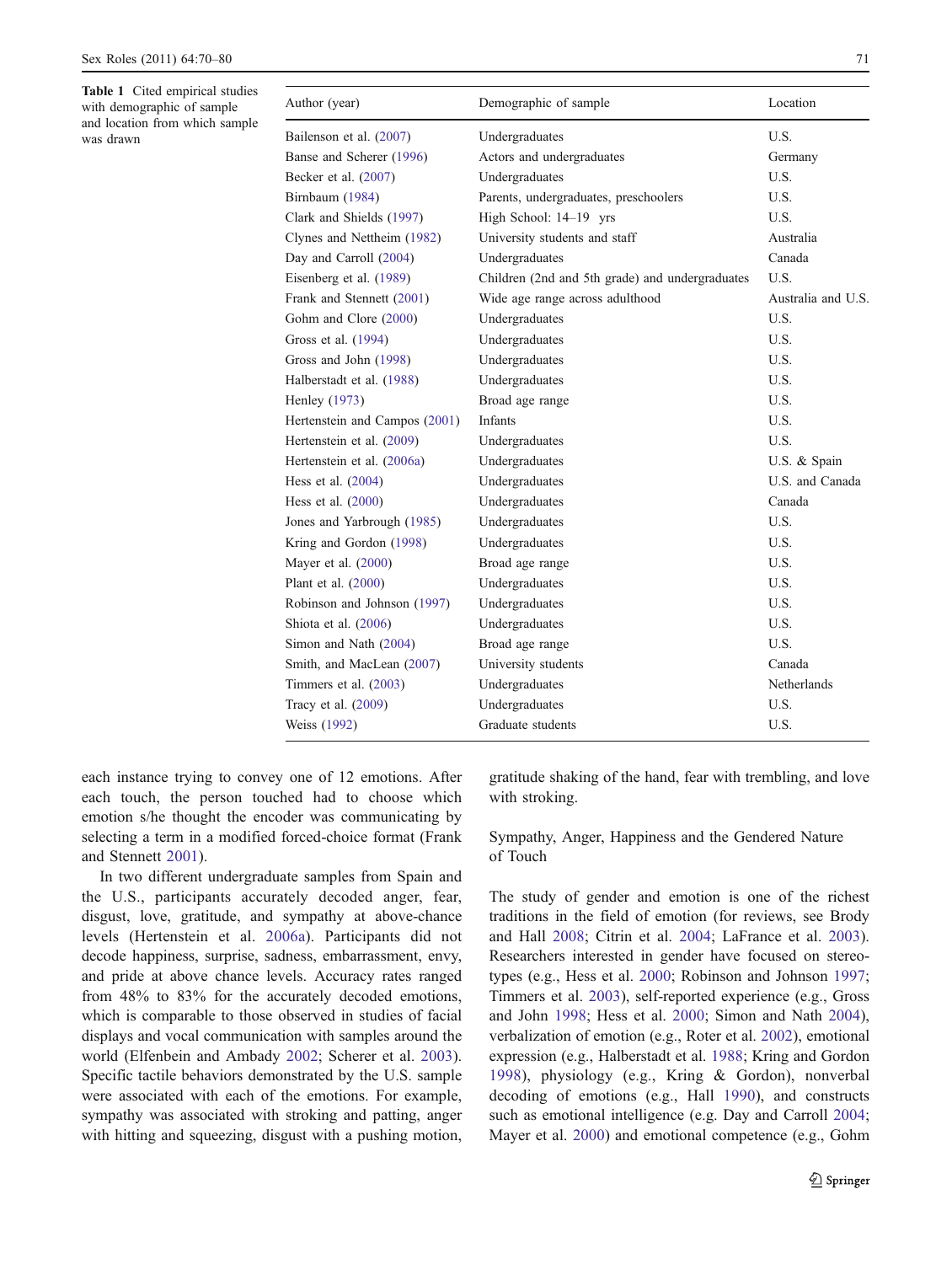and Clore [2000](#page-9-0)). The empirical areas of inquiry within this tradition have established several regularities: women are stereotyped as being more emotional (e.g., Plant et al. [2000\)](#page-9-0); females smile more (LaFrance et al. [2003\)](#page-9-0) and cry more often (Gross et al. [1994\)](#page-9-0); women are more expressive of emotion in general and better at decoding emotion (Brody and Hall [2008\)](#page-8-0). The present research contributes to this literature by exploring an understudied modality of emotion-communication between humans—touch.

With respect to touch in human communication, scattered studies have yielded certain regularities. Males appear to initiate touch more than females (Henley [1973;](#page-9-0) although see Stier and Hall [1984](#page-10-0)). Studies also find gender differences in the perceived valence of a touch (Hall et al. [2005](#page-9-0); Hertenstein et al. [2006](#page-9-0)). In this research, women are more likely than men to perceive touch from opposite-gender strangers as unpleasant and an invasion of privacy. Moreover, the more women perceive a touch as sexual from a male stranger, the less they perceive the touch as warm and friendly; whereas, the more men perceive a touch as sexual from a female stranger, the more they perceive it as warm, pleasant, and friendly (for a review, see Hertenstein et al. [2006b\)](#page-9-0).

In the present study, we tested predictions regarding gender differences in the accuracy with which individuals can communicate distinct emotions through touch in human communication, relying on previously published data (Hertenstein et al. [2006a](#page-9-0)). This study included the requisite four different dyad groups (encoder-decoder): female– female, female–male, male–male, and male–female. Overall accuracy across 12 emotions did not vary by gender, as reported in the original article. However, gender differences were not analyzed for each emotion separately. These aggregate analyses limited the inferences that could be made regarding gender differences in the communication of emotion via touch. In the present study, we analyzed each of the emotions separately focusing on two emotions that evolutionary and social role accounts both suggest should vary by gender: sympathy and anger. We also focused on happiness, an emotion that has shown consistent gender differences (e.g., LaFrance et al [2003](#page-9-0)).

Evolutionary and social role accounts suggest potential and consistent gender differences in the communication of sympathy and anger via touch between humans. Sympathy is a care-taking emotion that supports otheroriented, altruistic behavior (Eisenberg et al. [1989](#page-8-0); Goetz, and Keltner [2007\)](#page-9-0). Within evolutionary accounts, it is assumed that women disproportionately take on the care-taking demands of raising offspring. Within social role accounts, it is well documented that central socialization practices—parental discourse, child rearing manuals, cultural stereotypes—amplify the place of sympathy in women's psyches (e.g., Clark [1997;](#page-8-0) Clark and Shields

[1997](#page-8-0)). Both accounts suggest that women should be more likely to experience and express sympathy. Consistent with this analysis, females report experiencing more sympathy than do men (Brody and Hall [2000](#page-8-0); Shiota et al. [2006](#page-10-0)). In the present study we predicted that when females are in an experimental dyad, sympathy will be decoded at above-chance levels.

Anger, in contrast, promotes aggression (Berkowitz [1993](#page-8-0)). Given that anger produces assertive, competitive behavior in face-to-face interactions, anger is intertwined with status contests and affordances (e.g., Tiedens and Leach [2004\)](#page-10-0). Evolutionary accounts (e.g., Daly and Wilson [1994](#page-8-0); Kenrick et al. [2004\)](#page-9-0) contend that men more readily enter into confrontational encounters to rise in hierarchies and gain preferential access to mates, and should more readily experience and express anger. Guided by this theorizing, one study recently found that participants could more accurately and more quickly detect male than female angry facial displays (Becker et al. [2007](#page-8-0)). Social role accounts likewise assume that anger is a gendered emotion, one more fitting with the stereotypical roles granted to men, revolving around self-assertion, competition, and status (Kring [2000\)](#page-9-0). Guided by such theorizing, it has been found, for example, that while mothers talk more about most emotions to their young daughters than their young sons—to socialize them in the ways of care-taking—they talk more with their boys about anger (Fivush et al. [2006](#page-9-0)). And in adults, it has been found that men consistently report experiencing and expressing more anger than women (Brody and Hall [2000;](#page-8-0) Kring [2000](#page-9-0); Plant et al. [2000](#page-9-0)). We therefore predicted that dyads involving males would communicate anger with touch at above-chance levels.

Finally, one of the most consistent gender differences identified in the literature on emotion relates to the stereotypes, experience, and expression of happiness (Hess et al. [2004](#page-9-0)). Women are assumed to experience and express happiness more than men in a variety of contexts (Brody and Hall [2008](#page-8-0); Fischer [1993](#page-9-0); Hall et al. [2000](#page-9-0)). Stereotypes such as this have been documented as early as toddlerhood and are thought to arise from socialization practices originating from television, parental stereotypes, differential reinforcement of emotional expression, and actual observations of emotionality (Birnbaum [1984](#page-8-0)).

Researchers have documented empirical support for such stereotypes (Brody and Hall [2000\)](#page-8-0); women report experiencing more happiness than men (Brody [1993](#page-8-0)) and they smile more than men (Hall et al. [2002;](#page-9-0) LaFrance et al. [2003\)](#page-9-0). A number of explanations have been proposed to explain these gender differences, some of which emphasize power and status (Henley [1977](#page-9-0), [1995;](#page-9-0) LaFrance and Henley [1994\)](#page-9-0), some of which emphasize the social roles of the genders (Brody and Hall [2000;](#page-8-0)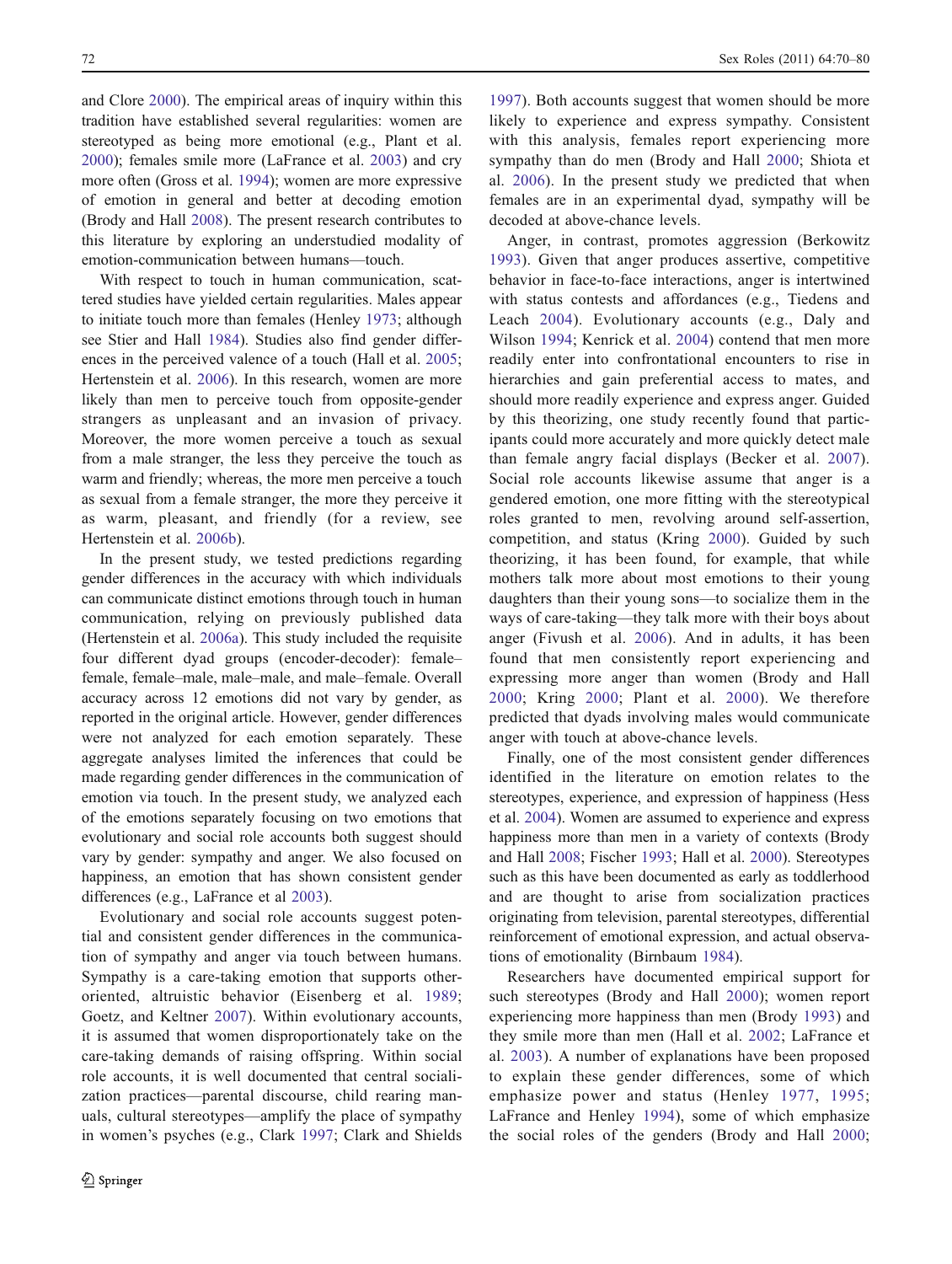Shields [2000\)](#page-10-0), and some that combine these two explanations (LaFrance and Hecht [1999](#page-9-0); LaFrance et al. [2003](#page-9-0)). Predicated upon theory and the empirical work demonstrating that women experience and express more positive emotionality than men, we predicted that dyads comprised solely of females would communicate happiness with touch at above-chance levels.

In summary, based on theoretical and empirical evidence reviewed above, we made predictions regarding three different emotions: sympathy, anger, and happiness. More specifically, we predicted that when females are in an experimental dyad, sympathy will be decoded at abovechance levels. We also predicted that dyads involving males would accurately communicate anger with touch. Finally, we predicted that dyads comprised solely of females would accurately communicate happiness with touch.

Although the primary goal of the current study was to address the decoding of emotion via touch, a subsidiary purpose was to provide tactile signals that were used to communicate sympathy, anger, and happiness between humans. The field of emotion has been advanced by precise characterizations of emotion-specific signals in the face (Ekman [1993\)](#page-9-0) and voice (Scherer, et al. [2003](#page-10-0)). The two most common coding systems for the face include Izard's [\(1979](#page-9-0)) maximally discriminative facial movement coding system (MAX) and Ekman and Friesen's [\(1978](#page-9-0)) Facial Action Coding System (FACS). These systems are anatomically based coding systems that require frame-by-frame video analysis of muscle movements. Researchers have also devised techniques to analyze spectrograms of vocal expressions of emotion (Scherer, et al. [2003](#page-10-0)). Researchers attend to a number of technical parameters when analyzing vocal expressions of emotion including the mean, variability, and range of frequency, as well as vocal intensity and spectral noise (Scherer, et al.).

Researchers have sometimes, but not always, relied on bottom-up descriptions of emotion signals rather than making a priori predictions of what should be observed (Ekman [1993\)](#page-9-0). Kagan [\(2007](#page-9-0)) has called for those in the affective sciences to take more of a Baconian, bottom-up, approach given that the field is still in its early stages of development. In line with these traditions, we provide tactile descriptions of emotion and do so with a more modest coding system than those available for the face and voice. We describe the duration and most often used tactile behaviors to communicate sympathy, anger, and happiness. Our coding system includes several qualities of touch (e.g., squeezing, stroking, tapping, trembling, hitting, scratching,) and is based on a number of other systems used by researchers investigating touch in human communication (e.g., Argyle [1975;](#page-8-0) Jones and Yarbrough [1985;](#page-9-0) Weiss [1992\)](#page-10-0).

#### Method

#### Participants

The sample consisted of 212 participants (106 unacquainted dyads) from a large public university who ranged in age from 18 to 40 years  $(M=20.15$  years,  $SD=3.20$ ). Participants received extra credit for an introductory psychology course for participating. The self-identified ethnic background of the sample was primarily Caucasian (34%), Chinese (30%), and Korean (12%). One member of the dyad was randomly assigned to the role of encoder, the other to the role of decoder. Like Banse and Scherer [\(1996\)](#page-8-0), we use the terms encoding and decoding because they connote the research method; no inference should be made that a "code" exists in the emotional signal. The gender breakdown of the four possible dyads was as follows (encoder–decoder): female–female  $(n=24)$ , female–male  $(n=27)$ , male–male  $(n=27)$ , and male– female  $(n=28)$  (Hertenstein et al. [2006a](#page-9-0)).

## Procedure and Materials

Upon arrival, the encoder and decoder sat at a table and were separated by an opaque black curtain. The participants could neither see nor talk to each other during the experiment, to preclude the possibility that they might provide nontactile clues to the emotion being communicated. Twelve emotion words were displayed serially to the encoder on sheets of paper in a randomized order. The encoder was instructed to think about how he or she wanted to communicate each emotion and then to make contact with the decoder's bare arm from the elbow to the end of the hand to signal each emotion, using any form of touch he or she deemed appropriate. The decoder could not see any part of the touch because his or her arm was positioned on the encoder's side of the curtain. We restricted the location of the touch because we wanted to limit the possibility that participants would receive any cues about their partner's height, gender, build, etc. Participants were not told the partner's gender and all tactile displays were video recorded. After each tactile display was administered, the decoder was administered a forced-choice response sheet reading "Please choose the term that best describes what this person is communicating to you." The response sheet contained the following 13 response options: anger, disgust, fear, happiness, sadness, surprise, sympathy, embarrassment, love, envy, pride, and gratitude, as well as none of these terms are correct, to possibly reduce artificial inflation of accuracy rates (see Frank and Stennett [2001](#page-9-0)). These emotions were listed in random order across participants (Hertenstein et al. [2006a\)](#page-9-0).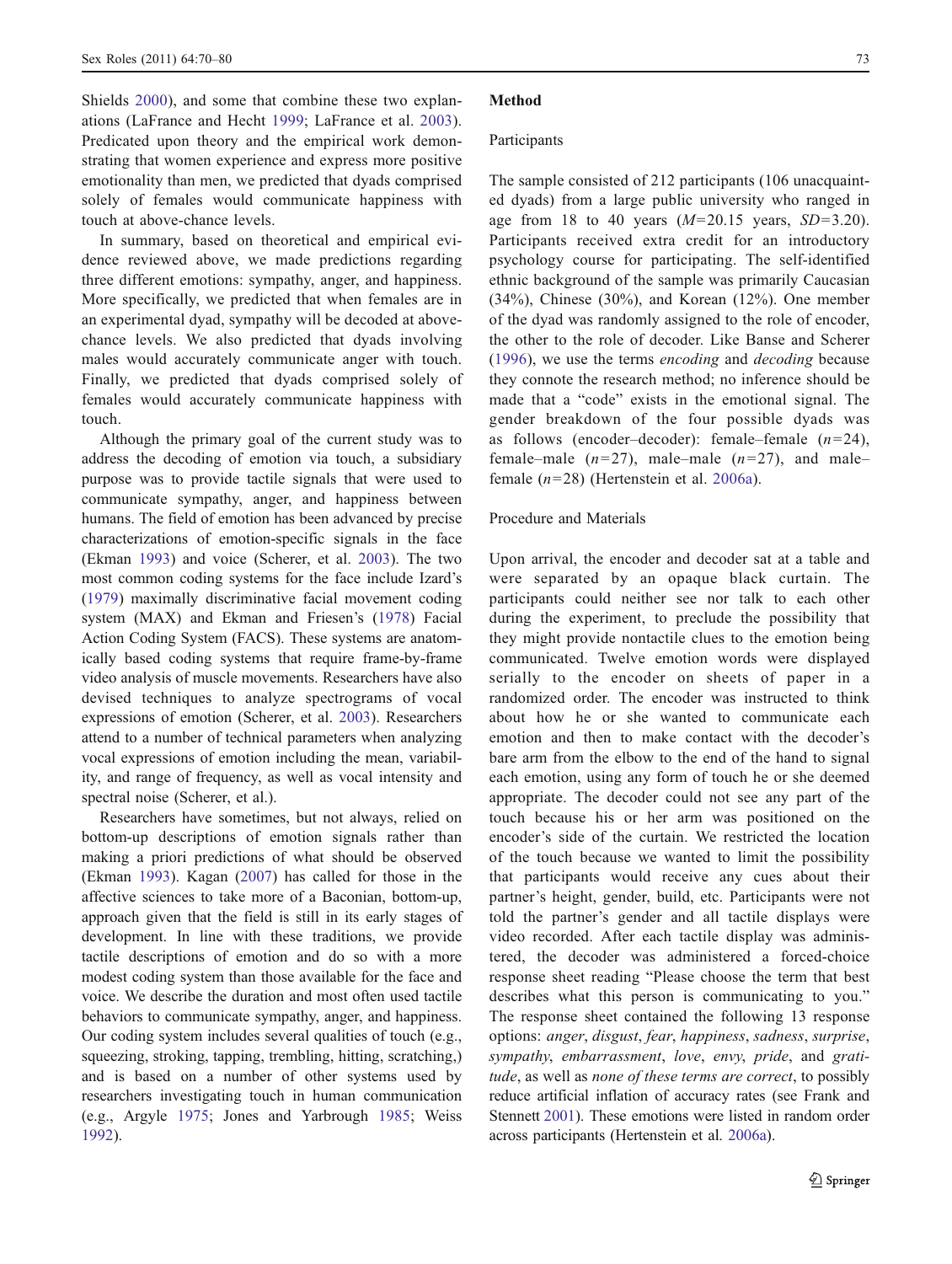#### Measures and Coding

The dependent measure of interest to address our hypotheses was the proportion of participants selecting each response option when decoding the tactile stimuli. Thus, for each of the 12 target emotions, the proportion that participants chose each response option was computed (e.g., the proportion of participants that chose sympathy when sympathy was intended to be communicated by the encoder). This measure is in line with a long tradition in the emotion literature in which forced-choice methodologies have been employed (e.g., Ekman [1972;](#page-9-0) Frank and Stennett [2001;](#page-9-0) Tracy et al. [2009](#page-10-0)). In addition to this measure, we asked decoders on a questionnaire at the end of the study the following: "Do you think a male or a female was touching you in this experiment?" The response options included male or female.

All of the tactile displays were coded on a second-bysecond basis by research assistants who were naive to the emotion being communicated. The coding system was informed by a survey of coding systems used by researchers investigating touch (e.g., Argyle [1975;](#page-8-0) Jones and Yarbrough [1985](#page-9-0); Weiss [1992](#page-10-0)). The specific types of touch that were coded included holding the other, squeezing, stroking, rubbing, pushing, pulling, pressing, patting, tapping, shaking, pinching, trembling, poking, hitting, scratching, massaging, tickling, slapping, lifting, picking, finger interlocking, swinging, and tossing (i.e., tossing the decoder's hand). In addition, the duration that each encoder touched the decoder for each emotion was calculated. Interrater agreement on all of the codes, based on 20% overlap in coders' judgments, ranged from .83 to .99.

## **Results**

## Decoding of Emotions

In Table [2](#page-5-0), we present the proportion of participants choosing the two most common response options for each of the target emotions of interest—sympathy, anger, and happiness. We display these data for each of the four gender dyad combinations. For example, amongst the all-male dyads, 70.4% of the decoders chose anger and 14.8% chose fear in the condition in which anger was attempted to be communicated by the encoder.

For each of our predictions, we conducted four binomial tests—one for each of the four possible gender dyad combinations—for each emotion of interest (i.e., sympathy, anger, and happiness). Specifically, the proportion of participants who chose each response option was assessed against chance for all of the target emotions. Following Frank and Stennett ([2001\)](#page-9-0), we set chance at 25% (for a

rationale, see Hertenstein et al. [2006a](#page-9-0)). This strategy allowed us to test if a given gender dyad type was capable of communicating a given emotion at above chance levels. In the example described above, the binomial tests indicated that anger was chosen at above-chance levels, whereas fear was not.

The data presented in Table [2](#page-5-0) support our hypotheses. Our first prediction was that when females are in an experimental dyad, sympathy would be decoded at abovechance levels. Supporting this hypothesis, sympathy was communicated at greater-than-chance levels only when a female comprised at least one member of the dyad (on average, 62% accuracy). Importantly, the second most commonly chosen response option for all of these dyad types never exceeded chance levels. Dyads consisting solely of males did not communicate sympathy at above chance levels.

Our second prediction was that dyads involving males would communicate anger with touch at above-chance levels. Consistent with this hypothesis, anger was communicated at greater-than-chance levels only when a male comprised at least one member of the dyad (on average, 62% accuracy). Moreover, the second most commonly chosen response option for all of these dyad types did not exceed chance. Dyads consisting only of females did not communicate anger at above chance levels.

Finally, we predicted that dyads comprised solely of females would communicate happiness with touch at above-chance levels. Supporting this hypothesis, only dyads consisting solely of females communicated happiness and the secondly most common response option, gratitude, was not above chance levels. This finding on happiness dovetails with studies showing that women smile more (LaFrance et al. [2003](#page-9-0)), share emotions more (Rimé et al. [2002](#page-9-0)), and experience more prosocial emotions (Shiota et al. [2006](#page-10-0)). It should be mentioned that the other target emotions investigated were either communicated by all of the four dyad types at greater-than-chance levels (fear, disgust, love, gratitude), or none of the four dyad types (sadness, surprise, embarrassment, envy, and pride).

It is clearly possible that decoders could reliably infer the gender of the encoder, perhaps from the quality of the touch administered. This categorization, furthermore, could have influenced their judgments of the emotion-related touches (Hess et al. [2004](#page-9-0)). As indicated, the gender of the encoder was not verbally revealed to the decoder. However, was it possible for decoders to ascertain encoders' gender via touch? To address this question, we computed the percentage of cases in which decoders accurately inferred the gender of the encoder. Setting chance at 50%, we conducted binomial tests and found that 79% of female decoders correctly identified male encoders and 96% correctly identified female encoders (both ps<.01). For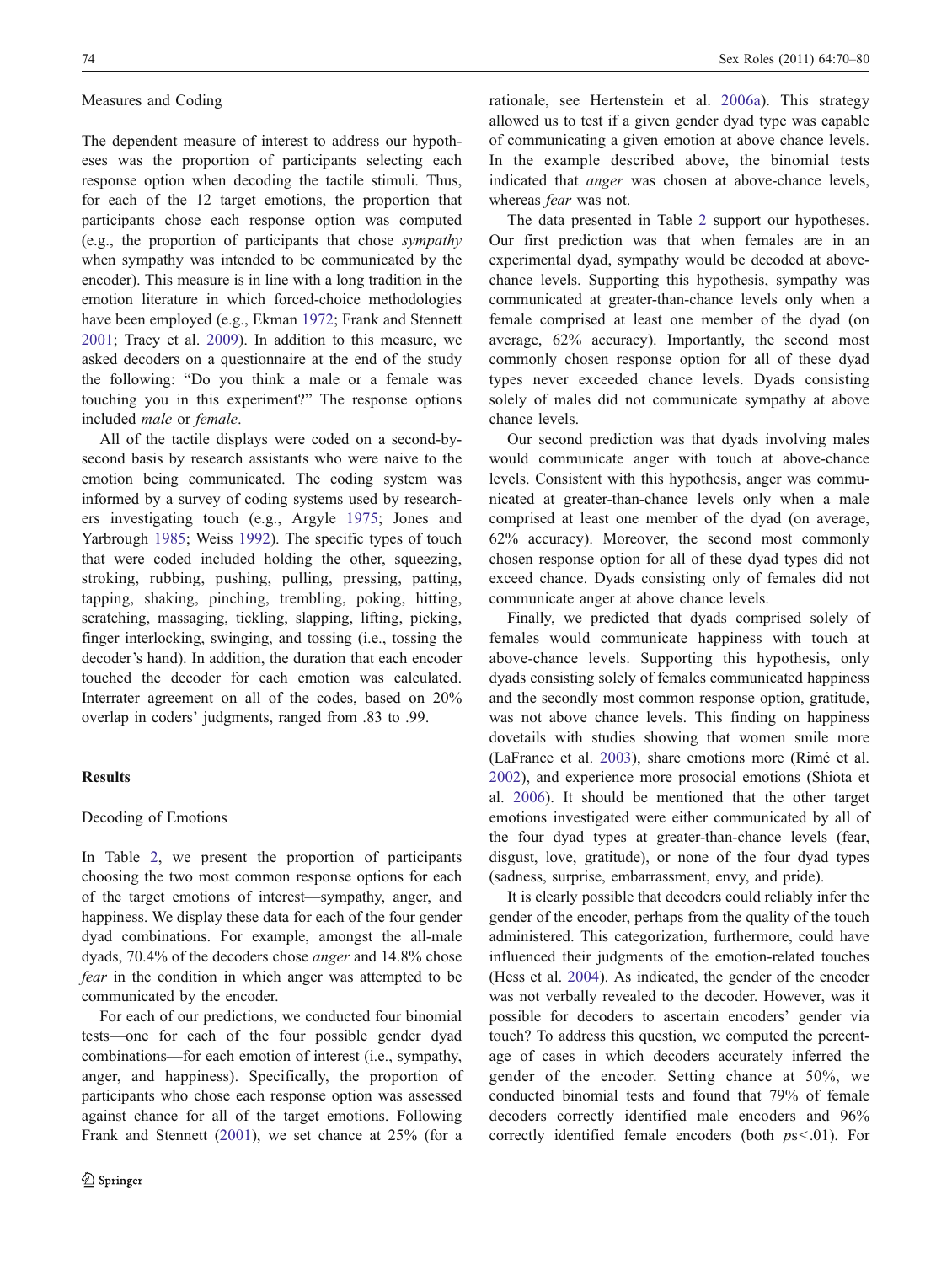<span id="page-5-0"></span>

| Encoder-decoder group | Emotion  |         |           |         |           |                |  |  |  |
|-----------------------|----------|---------|-----------|---------|-----------|----------------|--|--|--|
|                       | Anger    |         | Happiness |         | Sympathy  |                |  |  |  |
|                       | Target   | 2nd     | Target    | 2nd     | Target    | 2nd            |  |  |  |
| Male–Male             | $70.4**$ | FE 14.8 | 18.5      | GR 33.3 | 40.7      | LO 33.3        |  |  |  |
| Male-Female           | $57.1**$ | FE 14.3 | 28.6      | GR 25.0 | $64.3***$ | GR 10.7        |  |  |  |
| Female–Female         | 37.5     | DI 20.8 | $50.0**$  | GR 16.7 | $62.5***$ | SA, LO, GR 8.3 |  |  |  |

Values under "target" refer to the proportion of time that the target emotion was chosen as the first choice (e.g., anger chosen in the anger touch condition) and the values in the "2nd" column refer to the next most common response option that was chosen. Asterisks denote greater-thanchance accuracy rates greater than 25% as tested by binomials

Female–Male 59.3\*\* DI 25.9 25.9 GR 18.5 59.3\*\* LO 18.5

DI disgust, FE fear, SA sadness, LO love, GR gratitude

\*\*  $p > 01$ 

male decoders,  $70\%$  ( $p = .052$ ) correctly identified male encoders and  $81\%$  ( $p<.01$ ) correctly identified female encoders. These results indicate that decoders were capable of accurately decoding the encoder's gender.

#### Encoding of Emotions

Did the gender composition of the dyads influence the tactile actions associated with the communication of the different emotions? In Table 3, we present the average durations of tactile contact in the four dyads for the emotions of interest. One-way omnibus ANOVAS were performed for the three emotions of interest entering the gender dyad type (4 levels) as the independent factor and the duration of time that elapsed for the tactile behaviors as the dependent variable. The duration of tactile behaviors did not differ between the dyad gender types for the emotions (all  $ps > .05$ ). Post-hoc pair-wise comparisons were conducted for each emotion to examine whether there was any difference in duration between any two gender dyad combinations. These analyses yielded no statistically significant results (all  $ps$  $> 0.05$ ). These analyses indicate that the observed gender differences in the accuracy of communicating sympathy, anger, and happiness could not be attributed to differences in how long participants made tactile contact.

Table [4](#page-6-0) presents data relevant to the more specific patterns of tactile behavior that women and men relied on to communicate the emotions of interest. The values reported indicate the percentage of time encoders used each quality of touch as a function of the total time touched for the trial. Here, one finds differences that might explain the decoding differences reported earlier. Sympathy was associated most with patting for all dyads, but the second most common behavior for all male dyads was shaking, whereas this was not the case for the other dyads. Turning to anger, one finds that this emotion was associated with squeezing for all dyad groups except all female dyads, the group that did not communicate anger at above-chance levels. In addition, pushing was not one of the most frequent types of touch for the male–female group, whereas it was for the other dyad types. Finally, finger interlocking was in the most frequently employed tactile behaviors except the group that accurately communicated happiness—the group comprised solely of females. Patting, however, was one of the most frequent types of touch used by the all female dyad, whereas this was not true for the other dyad types.

| Encoder-Decoder group | Emotion |           |                |        |          |        |  |  |
|-----------------------|---------|-----------|----------------|--------|----------|--------|--|--|
|                       | Anger   |           | Happiness      |        | Sympathy |        |  |  |
|                       | M       | <b>SD</b> | $\overline{M}$ | SD     | M        | SD     |  |  |
| Male-Male             | 3.47    | (1.68)    | 7.46           | (4.39) | 6.91     | (3.91) |  |  |
| Male-Female           | 5.14    | (3.25)    | 8.00           | (5.06) | 8.33     | (6.28) |  |  |
| Female–Female         | 5.23    | (7.63)    | 8.58           | (7.42) | 7.50     | (4.20) |  |  |
| Female-Male           | 4.38    | (2.58)    | 8.43           | (3.50) | 7.50     | (5.83) |  |  |
| Average               | 4.54    | (3.74)    | 8.10           | (5.55) | 7.57     | (5.21) |  |  |

Table 3 Duration of tactile behaviors (in seconds) that were accurately decoded as a function of dyad gender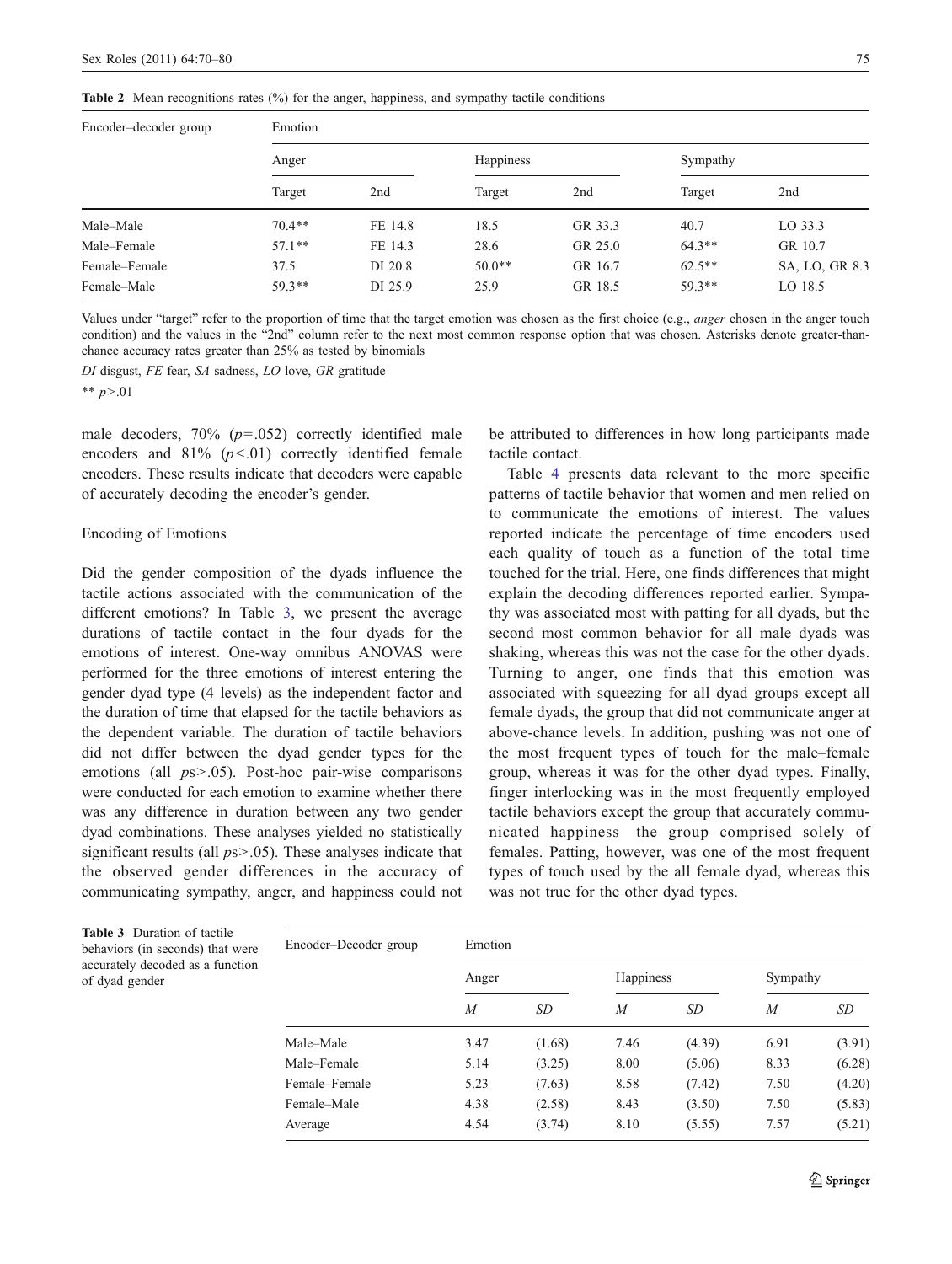Encoder–Decoder group

<span id="page-6-0"></span>Table 4 Percentage of most frequent types of touch used that were accurately decoded as a function of dyad gender

| Emotion   | Male-Male           |                  |       | Male-Female            |                  |       | Female-Female       |                  |       | Female-Male            |       |       |
|-----------|---------------------|------------------|-------|------------------------|------------------|-------|---------------------|------------------|-------|------------------------|-------|-------|
|           | Tactile<br>behavior | $\boldsymbol{M}$ | SD    | Tactile<br>behavior    | $\boldsymbol{M}$ | SD    | Tactile<br>behavior | $\boldsymbol{M}$ | SD    | Tactile<br>behavior    | M     | SD    |
| Anger     | Squeeze             | 40.44            | 47.07 | Hit                    | 30.31            | 43.23 | Shake               | 22.22            | 44.10 | Tremble                | 18.00 | 38.78 |
|           | Hit                 | 27.17            | 43.75 | Squeeze                | 16.31            | 33.89 | Press               | 18.56            | 37.06 | Hit                    | 16.25 | 33.74 |
|           | Tremble             | 16.94            | 35.86 | Lift                   | 12.06            | 26.19 | Hit                 | 16.62            | 30.90 | Slap                   | 15.75 | 29.78 |
|           | Push                | 7.39             | 24.38 | Shake                  | 11.81            | 24.7  | Slap                | 13.89            | 33.33 | Squeeze                | 13.75 | 30.76 |
|           | Slap                | 5.11             | 15.98 | Slap                   | 8.31             | 25.8  | Push                | 11.11            | 33.33 | Push                   | 9.44  | 25.80 |
| Happiness | Shake               | 40.00            | 52.92 | Swing                  | 58.00            | 40.25 | Swing               | 66.32            | 48.36 | Swing                  | 63.71 | 36.73 |
|           | Swing               | 33.33            | 57.74 | Shake                  | 17.63            | 28.75 | Shake               | 14.08            | 25.78 | Finger<br>interlocking | 14.29 | 37.80 |
|           | Slap                | 26.67            | 46.19 | Lift                   | 7.63             | 7.46  | Pat                 | 8.33             | 20.77 | Shake                  | 6.00  | 12.37 |
|           | Lift                | 13.33            | 23.09 | Finger<br>interlocking | 7.63             | 21.57 | Tap                 | 8.33             | 28.87 | Slap                   | 3.86  | 10.21 |
|           | Finger<br>interlock | 4.39             | 9.28  | Stroke                 | 3.13             | 8.84  | Lift                | 4.17             | 8.55  | Lift                   | 1.57  | 4.16  |
| Sympathy  | Pat                 | 38.36            | 36.77 | Pat                    | 34.78            | 38.67 | Pat                 | 39.57            | 29.25 | Pat                    | 27.87 | 34.20 |
|           | Shake               | 15.73            | 32.11 | Tremble                | 11.67            | 20.08 | Stroke              | 22.22            | 31.65 | Stroke                 | 17.00 | 30.68 |
|           | Stroke              | 10.18            | 16.52 | Stroke                 | 10.89            | 22.39 | Shake               | 6.60             | 10.06 | Tremble                | 8.87  | 26.61 |
|           | Push                | 6.45             | 21.41 | Squeeze                | 9.28             | 21.88 | Rub                 | 4.33             | 10.29 | Rub                    | 8.80  | 26.07 |
|           | Rub                 | 4.55             | 15.08 | Rub                    | 8.39             | 17.02 | Squeeze             | 3.07             | 8.93  | Shake                  | 4.07  | 13.02 |

Mean values refer to the percentage of total touch time each touch quality was used by the encoder to communicate the given emotion. Values range from 0 to 100 and greater values reflect a greater percentage of time that a particular quality of touch was utilized by the encoder

No formal hypotheses were proposed for the tactile encoding behaviors and there were a large number of touch qualities coded making inferential analyses unwieldy and difficult to interpret. Moreover, it is important to note that variability in the types of touch used by the dyads was marked. For these reasons, great inferential caution should be exercised when considering the links between encoding behaviors and decoding accuracy, as well as making comparative statements between the gender dyad types. Moreover, the great variability in the data obviates against there being a "prototype" expression of emotion as is often implicated in the face and voice (Ekman [1993](#page-9-0)); instead, there seems to be a multitude of ways in which emotion can be communicated via touch between humans.

## Discussion

Here, we documented gender differences in the communication of distinct emotions via touch between humans. Guided by evolutionary and social role accounts of emotion, as well as the empirical literature, we hypothesized that women would be able to communicate sympathy and happiness through brief touches to the arm of a stranger, whereas men would be able to communicate anger. The data from the present study supported these predictions. We observed no gender-related differences in the communication of disgust, fear, envy, embarrassment, sadness, pride, love, and gratitude.

Sympathy was only communicated accurately through tactile contact to the arm in dyads comprised of at least one female; dyads consisting of only males communicated sympathy at less-than-chance levels. This result is consistent with studies documenting gender differences in selfreports of compassion (Shiota et al. [2006\)](#page-10-0), self-reports of empathy (Eisenberg and Lennon [1983](#page-8-0)), and interests in care-taking (Gilligan [1982\)](#page-9-0). Whether similar gender differences in the communication of sympathy would be observed in studies of emotion-related facial display or vocalization is an important question, and one that would more fully characterize the extent to which women enjoy an advantage in communicating the quintessential care-taking emotion—sympathy.

Anger, in contrast, was communicated accurately only when the dyad contained at least one male; dyads comprised of only females communicated anger at lessthan-chance levels. Interestingly, the most accurate dyad groups were those comprised solely of males. These findings dovetail with the well documented tendency for men to show more aggressive behavior than women (Daly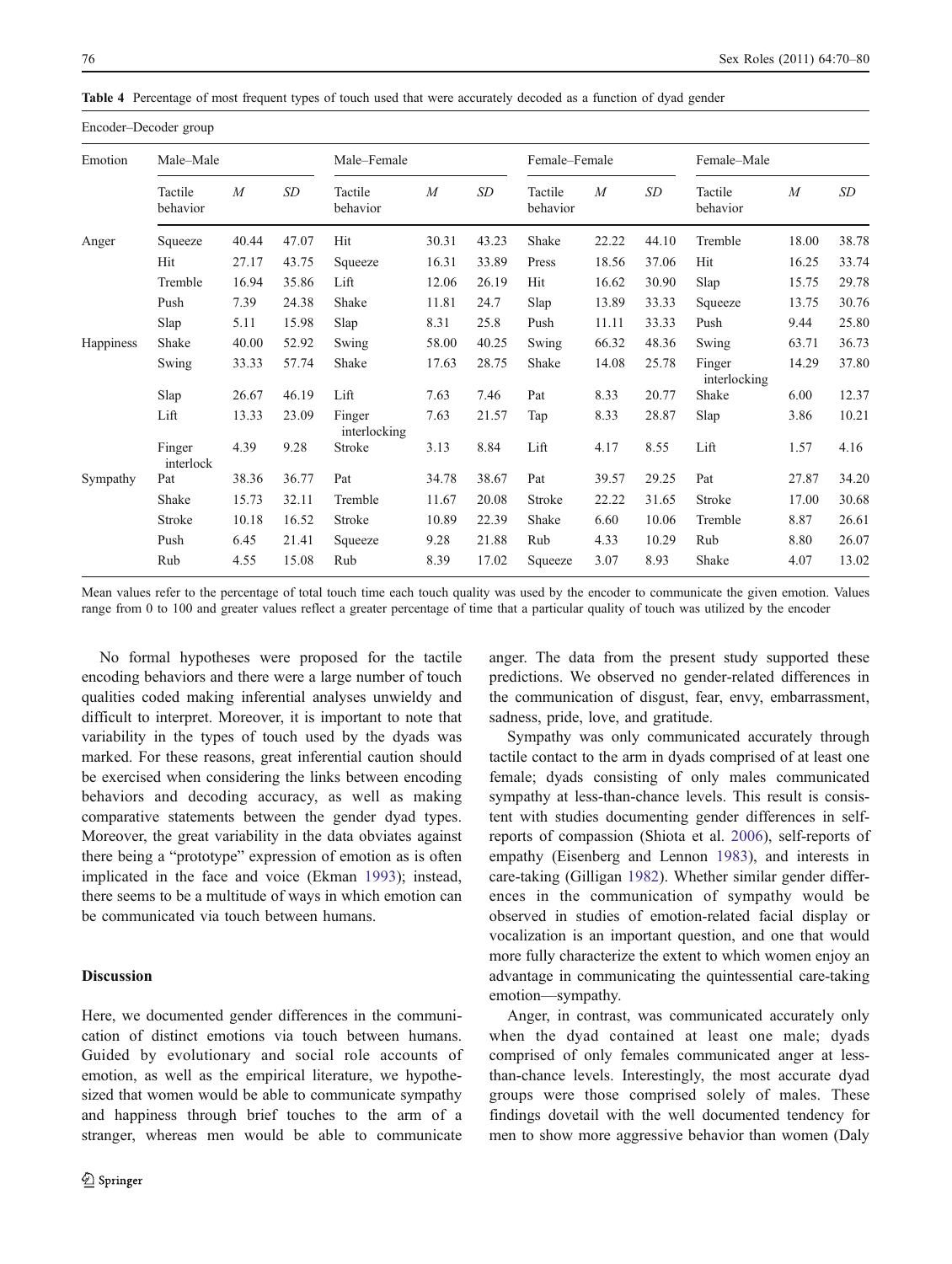and Wilson [1994\)](#page-8-0), stereotypes of men as more angry, and recent evidence generated by Becker et al. [\(2007](#page-8-0)) in the realm of facial displays finding that humans' perceptual systems are tuned to be particularly sensitive to angry facial expression by males. In their research, participants more quickly and accurately classified the word *angry* with male faces than female faces, and more quickly and accurately judged angry faces when they were displayed by males than females.

Finally, we found that the gender composition of the dyads also affected the communication of happiness. That is, only dyads comprised solely of females communicated happiness at greater-than-chance levels. As mentioned, this finding dovetails with studies showing that women smile more (LaFrance et al. [2003\)](#page-9-0), share emotions more (Rimé et al. [2002](#page-9-0)), and experience more prosocial emotions (Shiota et al. [2006\)](#page-10-0). The data are also consistent with Becker et al.'s [\(2007](#page-8-0)) work indicating that participants (a) thought of female facial displays more often than male displays when asked to spontaneously generate a mental image of a happy face, (b) more quickly and accurately classified the word happy with female faces than male faces, (c) more quickly and accurately judged happy faces when they were displayed by females than males, and (d) perceived faces as more happy when they were feminized.

The present study adopted the design of some traditional emotion recognition investigations in the field. Given that the study was not a true experiment, causal inferences must be made cautiously. However, several features of the paradigm increase our confidence in the findings (Hertenstein et al. [2006a](#page-9-0)). In most previous judgment studies, observers judged highly prototypical displays or those posed by actors, whereas in our study people decoded emotion from the idiosyncratic tactile actions of other untrained participants (see Hertenstein [2010](#page-9-0) for a discussion regarding bottom-up approaches to emotion; also, see Clynes and Nettheim ([1982](#page-8-0)) for a unique approach to studying button-pressing and the association of some emotions). Second, our response format included the response option none of these terms are correct, which reduced the likelihood of inflated accuracy rates (Frank and Stennett [2001](#page-9-0)). Finally, we restricted the tactile stimulation to one location on the body, thus eliminating one aspect of tactile communication—location on the body of the touch recipient—that is likely to provide additional information with respect to the emotion communicated.

What might explain the findings we observed in terms of gender and touch? Because decoders could not see the "tactile interaction" that transpired on the other side of the screen, decoders must have relied upon tactile cues alone to ascertain the gender of the encoder. Our data indicated that decoders accurately perceived encoders' gender between 70% and 96% of the cases depending on the specific

gender-dyad composition. As a result, it is possible that decoders may have been interpreting the encoder's touch by means of gender-stereotypes (Hess et al. [2004](#page-9-0)). If this were occurring, even at non-conscious levels, stereotypes may have inflated accuracy for the emotions most readily associated with gender stereotypes like anger and sympathy. According to Hess et al., women are expected to display sadness more and men to display more anger. Indeed, when subjects rated the likelihood of neutral facial displays to exhibit various emotions, women's faces were expected to display more stereotypic female emotions whereas men's faces were expected to show more male stereotypic faces (Hess et al. [2007](#page-9-0)). Although our study was not designed to investigate whether these findings held in the tactile modality, similar processes may underlie our results. This points to a future area of investigation.

It is also possible that decoders' knowledge of the encoders' gender may play a role in the meaning that they attributed to touch because of stereotypes (Brody and Hall [2008](#page-8-0)). For example, decoders may be more likely to interpret a particular tactile gestalt from a female as sympathy whereas decoders may interpret the same tactile gestalt from a male as a different emotion. These explanations are consistent with stereotype theorists (e.g., Biernat [2003](#page-8-0)), as well as empirical studies (e.g., Hess et al. [2000](#page-9-0)) which indicate that membership in a stereotyped group—in this case, the gender of both the encoder and decoder—can drive ambiguous perceptions in the direction of the stereotypes.

The above explanations focus on the decoder, but the tactile behaviors used by the encoders may well lead to the observed gender differences in perception. There is evidence of gender differences in the behaviors used by encoders to communicate emotion (Hertenstein et al. [2009\)](#page-9-0). In the current study, the gender of decoders was never verbally revealed to encoders by the experimenter. However, given that encoders administered the tactile stimulation on their side of the opaque screen to the decoders, the encoders were able to visually see the morphology of the decoder's arm. Although we did not ask encoders at the end of the study whether they believed they were touching a male or female decoder, we think it likely that encoders knew the gender of decoders. It is possible that the gender of the decoder may have influenced the tactile behaviors used by the encoder to communicate the emotions. Moreover, the gender of the decoder may interact with the gender of the encoder to influence the demonstrated behavior. Indeed, there is evidence of this in Table [4](#page-6-0). For example, dyads comprised entirely of males squeezed each other 40% of the time, whereas males squeezed females less than half of this time in the anger condition. Also noteworthy in this condition is that squeezing behavior in dyads comprised entirely of females was not in the five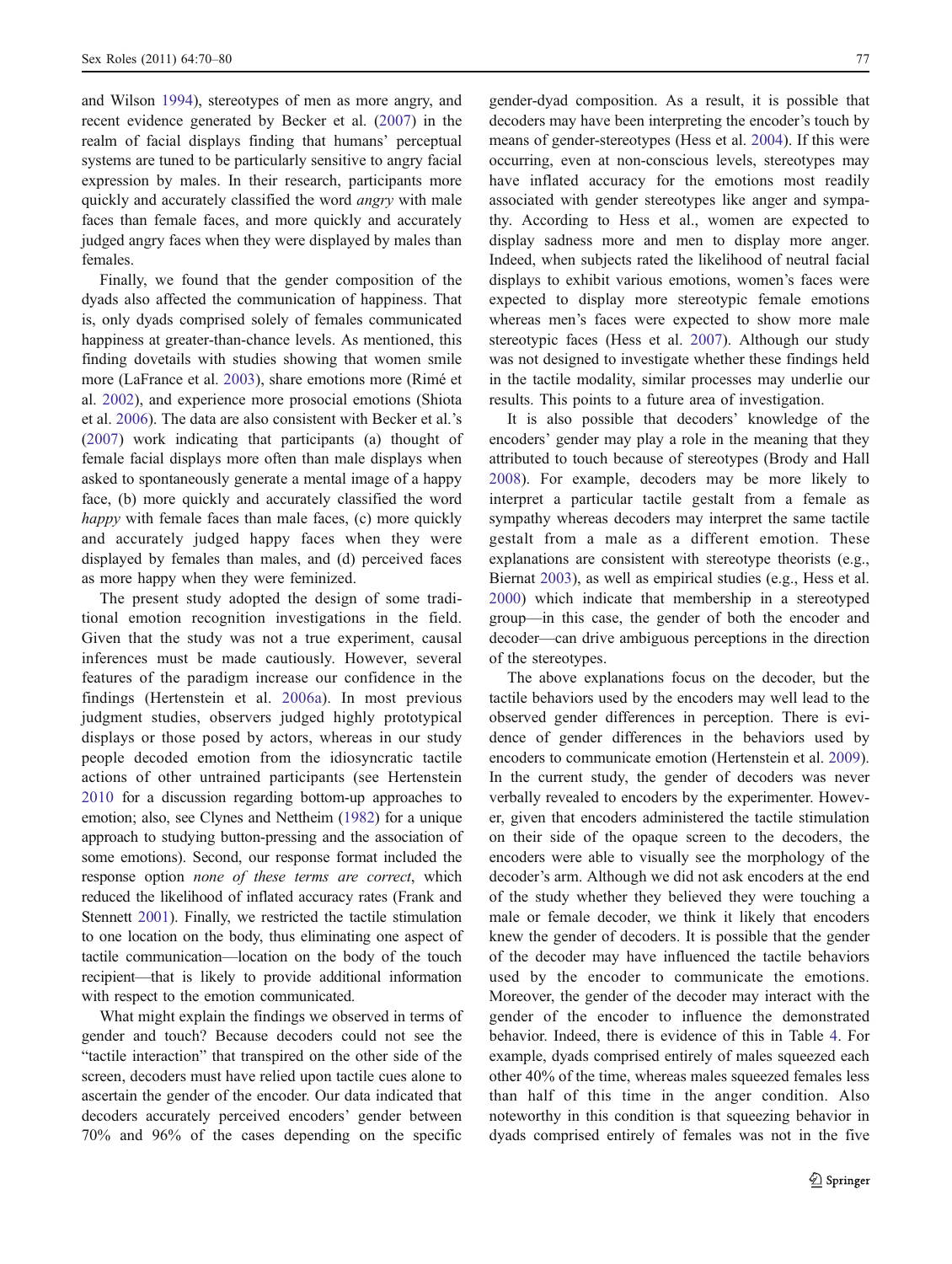<span id="page-8-0"></span>most common types of touch and was only evident 14% of the time in dyads comprised of female encoders and male decoders. Overall, there was evidence that the target's gender influenced the behavior of the encoder and that the gender of both participants interacted. Again, this is consistent with the literature indicating that group membership norms—in this case gender—for displaying particular emotions influences both the decoding and encoding of emotions (Kirouac and Hess [1999](#page-9-0)).

In sum, our study documents gender differences in the communication of distinct emotions between humans via touch. Studies have shown that females more accurately identify the meaning of a variety of non-verbal cues, including expressions of emotion (Brody and Hall 2008). However, Brody and Hall persuasively argue that the goal for current researchers is to identify and document specific variables that moderate and mediate gender differences evident in non-verbal communication. Indeed, our study demonstrates that there is not an overall female advantage in encoding and decoding emotion as is sometimes suggested, but that it is emotion specific in the tactile modality.

Our study suggests a number of important directions for future research. First, it will be important for research to identify the sources of the gender differences in the communication of emotion that we observed. We examined whether these differences might be related to differences in tactile behaviors. Experimental studies could directly document whether these behavioral differences produce differences in the decoding of sympathy, anger, and happiness. Second, studies of stratified and egalitarian cultures with respect to gender could more explicitly address whether these gender differences in sympathy, anger, and happiness hold across cultures where the gender roles are more differentiated or not (Wood and Eagly [2002](#page-10-0)). This kind of research will document the deeper origins of likely gender differences in the communication of emotion via touch. Third, future research should examine why some paradigms used to study tactile human communication do not yield gender differences, at least in the decoding of emotion (e.g., Bailenson et al. 2007; Hertenstein et al. [2009\)](#page-9-0). Fourth, investigations specifically designed to uncover potential gender differences in how emotions are communicated via haptic devices (e.g., Bailenson et al. 2007; Smith and MacLean [2007\)](#page-10-0) and button-pressing (e.g., Clynes and Nettheim 1982) would be valuable. Finally, it will be important to examine possible gender differences from a developmental perspective (Hertenstein [2002](#page-9-0)). Our study contained a few participants that extended the age range of our sample which may have influenced the findings (4 members over 30-years-old). It will be important for future research to systematically examine how age interacts with gender in the communication of emotion via touch.

Open Access This article is distributed under the terms of the Creative Commons Attribution Noncommercial License which permits any noncommercial use, distribution, and reproduction in any medium, provided the original author(s) and source are credited.

## References

- Argyle, M. (1975). Bodily communication. Oxford: International Universities Press.
- Bailenson, J. N., Yee, N., Brave, S., Merget, D., & Koslow, D. (2007). Virtual interpersonal touch: Expressing and recognizing emotions through haptic devices. Human-Computer Interaction, 22, 325– 353.
- Banse, R., & Scherer, K. R. (1996). Acoustic profiles in vocal emotion expression. Journal of Personality and Social Psychology, 70, 614–636.
- Becker, D. V., Kenrick, D. T., Neuberg, S. L., Blackwell, K. C., & Smith, D. M. (2007). The confounded nature of angry men and happy women. Journal of Personality and Social Psychology, 92, 179–190.
- Berkowitz, L. (1993). Aggression: Its causes, consequences, and control. New York: McGraw-Hill.
- Biernat, M. (2003). Toward a broader view of social stereotyping. The American Psychologist, 58, 1019–1027.
- Birnbaum, D. W. (1984). The etiology of children's stereotypes about sex differences in emotionality. Sex Roles, 10, 677–691.
- Brody, L. R. (1993). On understanding gender differences in the expression of emotion: Gender roles, socialization and language. In S. L. Ablon, D. Brown, E. J. Khantzian, & J. E. Mack (Eds.), Human feelings: Exploration in affect development and meaning (pp. 87–121). England: Analytic.
- Brody, L. R., & Hall, J. A. (2000). Gender, emotion, and expression. In M. Lewis & J. M. Haviland-Jones (Eds.), Handbook of emotions (2nd ed., pp. 338–349). New York: Guilford.
- Brody, L. R., & Hall, J. A. (2008). Gender and emotion in context. In M. Lewis & J. Haviland-Jones (Eds.), Handbook of emotions (3rd ed., pp. 395–408). New York: Guilford.
- Citrin, L. B., Roberts, T., & Fredrickson, B. L. (2004). Objectification theory and emotions: A feminist psychological perspective on gendered affect. In L. Z. Tiedens & C. W. Leach (Eds.), The social life of emotions (pp. 203–223). New York: Cambridge University Press.
- Clark, C. (1997). Misery and company: Sympathy in everyday life. Chicago: University of Chicago Press.
- Clark, R. D., & Shields, G. (1997). Family communication and delinquency. Adolescence, 32, 81–92.
- Clynes, M., & Nettheim, N. (1982). The living quality of music: Neurobiologic patterns of communicating feeling. In M. Clynes (Ed.), Music, mind and brain: The neuropsychology of music (pp. 47–82). New York: Plenum.
- Daly, M., & Wilson, M. (1994). Evolutionary psychology of male violence. In J. Archer (Ed.), Male violence (pp. 253–288). New York: Routledge.
- Day, A. L., & Carroll, S. A. (2004). Using an ability-based measure of emotional intelligence to predict individual performance, group performance, and group citizenship behaviors. Personality and Individual Differences, 36, 1443–1458.
- Eisenberg, N., & Lennon, R. (1983). Sex differences in empathy and related capacities. Psychological Bulletin, 94, 100–131.
- Eisenberg, N., Fabes, R. A., Miller, P. A., Fultz, J., Shell, R., Mathy, R. M., et al. (1989). Relation of sympathy and personal distress to prosocial behavior: A multimethod study. Journal of Personality and Social Psychology, 57, 55–66.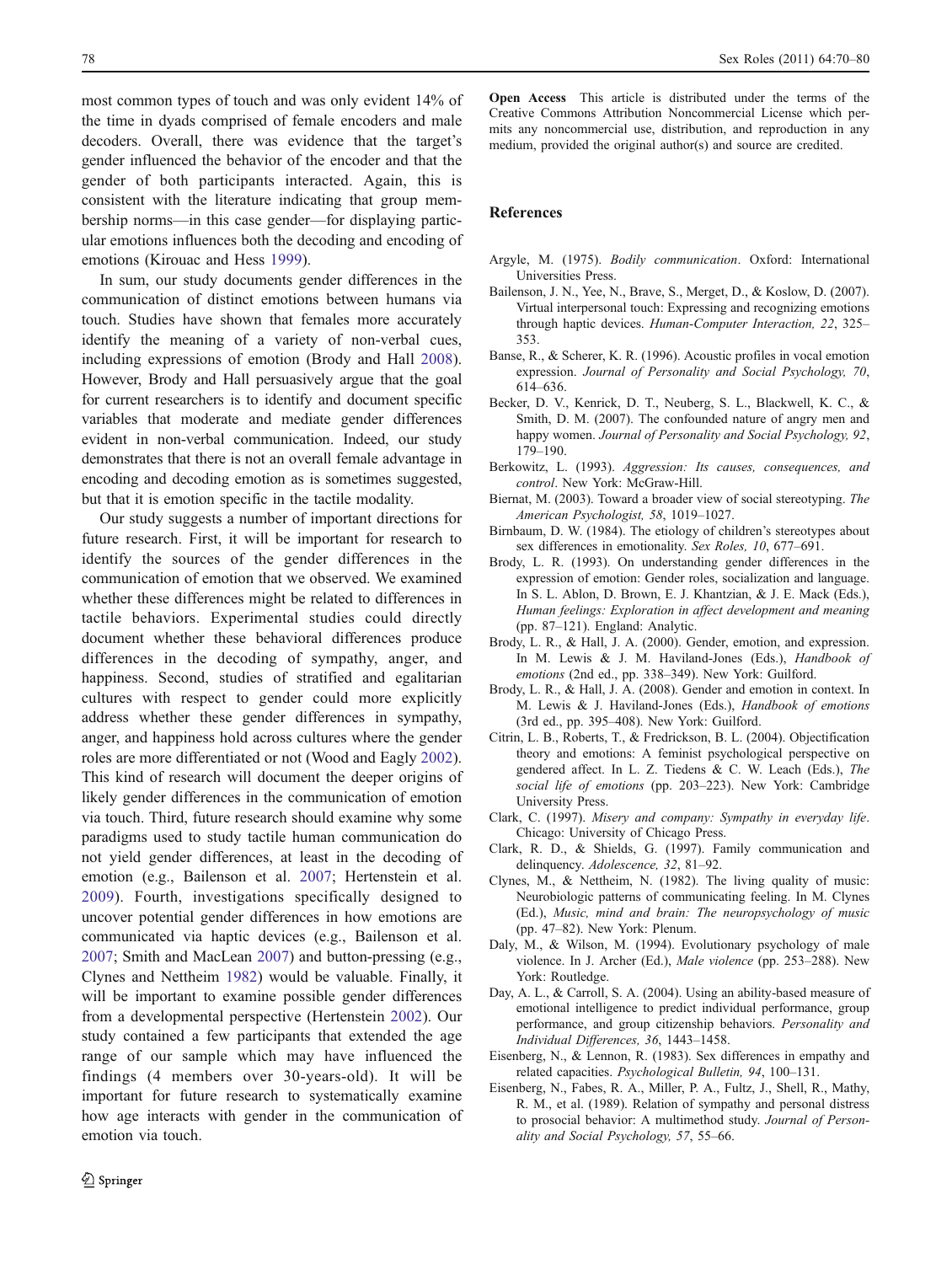- <span id="page-9-0"></span>Ekman, P. (1972). Universals and cultural differences in facial expressions of emotion. In J. Cole (Ed.), Nebraska symposium on motivation 1971 (pp. 207–283). Lincoln: University of Nebraska Press.
- Ekman, P. (1993). Facial expressions of emotion. The American Psychologist, 48, 384–392.
- Ekman, P., & Friesen, W. V. (1978). Facial action coding system: A technique for the measurement of facial movement. Palo Alto: Consulting Psychologists.
- Elfenbein, H. A., & Ambady, N. (2002). On the universality and cultural specificity of emotion recognition: A meta-analysis. Psychological Bulletin, 128, 203–235.
- Fischer, A. H. (1993). Sex differences in emotionality: Fact or stereotype? Feminism & Psychology, 3, 303–318.
- Fivush, R., Reese, E., & Haden, C. A. (2006). Elaborating on elaborations: Role of maternal reminiscing style in cognitive and socioemotional development. Child Development, 77, 1568– 1588.
- Frank, M. G., & Stennett, J. (2001). The forced-choice paradigm and the perception of facial expressions of emotion. Journal of Personality and Social Psychology, 80, 75–85.
- Gilligan, C. (1982). In a different voice: Psychological theory and women's development. Cambridge: Harvard University Press.
- Goetz, J. L., & Keltner, D. (2007). Shifting meanings of selfconscious emotions across cultures: A social-functional approach. In J. L. Tracy, R. W. Robins, & J. P. Tangney (Eds.), The self-conscious emotions: Theory and research (pp. 153– 173). New York: Guilford.
- Gohm, C. L., & Clore, G. L. (2000). Individual differences in emotional experience: Mapping available scales to processes. Personality and Social Psychology Bulletin, 26, 679–697.
- Gross, J. J., & John, O. P. (1998). Mapping the domain of expressivity: Multimethod evidence for a hierarchical model. Journal of Personality and Social Psychology, 74, 170–191.
- Gross, J. J., Fredrickson, B. L., & Levenson, R. W. (1994). The psychophysiology of crying. Psychophysiology, 31, 460–468.
- Halberstadt, A. G., Hayes, C. W., & Pike, K. (1988). Gender and gender role differences in smiling and communication consistency. Sex Roles, 19, 589–604.
- Hall, J. A. (1990). Nonverbal sex difference: Accuracy of communication and expressive style. Baltimore: Johns Hopkins University Press.
- Hall, J. A., Carter, J. D., & Horgan, T. G. (2000). Gender differences in nonverbal communication of emotion. In A. H. Fischer (Ed.), Gender and emotion: Social psychological perspectives (pp. 97– 117). New York: Cambridge University Press.
- Hall, J. A., Carney, D. R., & Murphy, N. A. (2002). Gender differences in smiling. In M. H. Abel (Ed.), An empirical reflection on the smile (pp. 155–185). Lewiston: Edwin Mellen.
- Hall, J. A., Coats, E. J., & Smith LeBeau, L. (2005). Nonverbal behavior and the vertical dimension of social relations: A metaanalysis. Psychological Bulletin, 131, 898–924.
- Henley, N. M. (1973). Status and sex: Some touching observations. Bulletin of the Psychonomic Society, 2, 91–93.
- Henley, N. (1977). Body politics: Power, sex and nonverbal communication. Englewood Cliffs: Prentice-Hall.
- Henley, N. M. (1995). Body politics revisited: What do you know today? In P. J. Kalbfleisch & M. J. Cody (Eds.), Gender, power, and communication in human relationships (pp. 27–61). Hillsdale: Erlbaum.
- Hertenstein, M. J. (2002). Touch: Its communicative functions in infancy. Human Development, 45, 70–94.
- Hertenstein, M. J. (2010). Cautions in the study of infant emotional displays. Emotion Review, 2, 130–131.
- Hertenstein, M. J., & Campos, J. J. (2001). Emotion regulation via maternal touch. Infancy, 2, 549–566.
- Hertenstein, M. J., Keltner, D., App, B., Bulleit, B. A., & Jaskolka, A. R. (2006a). Touch communicates distinct emotions. Emotion, 6, 528–533.
- Hertenstein, M. J., Verkamp, J. M., Kerestes, A. M., & Holmes, R. M. (2006b). The communicative functions of touch in humans, nonhuman primates, and rats: A review and synthesis of the empirical research. Genetic, Social, and General Psychology Monographs, 132, 5–94.
- Hertenstein, M. J., Holmes, R., McCullough, M., & Keltner, D. (2009). The communication of emotion via touch. Emotion, 9, 566–573.
- Hess, U., Senécal, S., Kirouac, G., Herrera, P., Philippot, P., & Kleck, R. E. (2000). Emotional expressivity in men and women: Stereotypes and self-perceptions. Cognition & Emotion, 14, 609-642.
- Hess, U., Adams, R. B., & Kleck, R. E. (2004). Facial appearance, gender, and emotion expression. Emotion, 4, 378–388.
- Hess, U., Adams, R., & Kleck, R. (2007). When two do the same, it might not mean the same: The perception of emotional expressions shown by men and women. In U. Hess & P. Philippot (Eds.), Group dynamics and emotional expression (pp. 33–50). New York: Cambridge University Press.
- Izard, C. E. (1979). The maximally discriminative facial movement coding system (MAX). Unpublished manuscript. Available from Instructional Resource Center, University of Delaware, Newark, DE.
- Jones, S. E., & Yarbrough, A. E. (1985). A naturalistic study of the meanings of touch. Communication Monographs, 52, 19–56.
- Kagan, J. (2007). What is emotion? History, measures, and meaning. New Haven: Yale University Press.
- Kenrick, D., Trost, M., & Sundie, J. (2004). Sex roles as adaptations: An evolutionary perspective on gender differences and similarities. In A. H. Eagly, R. J. Sternberg, & A. E. Beall (Eds.), The psychology of gender (2nd ed., pp. 65–91). New York: Guilford.
- Kirouac, G., & Hess, U. (1999). Group membership and the decoding of nonverbal behavior. In P. Philippot, R. S. Feldman, & E. J. Coats (Eds.), The social context of nonverbal behavior (pp. 182– 210). New York: Cambridge University Press.
- Knapp, M. L., & Hall, J. A. (1997). Nonverbal communication in human interaction (4th ed.). Fort Worth: Harcourt Brace College.
- Kring, A. M. (2000). Gender and anger. In A. H. Fischer (Ed.), Gender and emotion: Social psychological perspectives (pp. 211–231). New York: Cambridge University Press.
- Kring, A. M., & Gordon, A. H. (1998). Sex differences in emotion: Expression, experience, and physiology. Journal of Personality and Social Psychology, 74, 686–703.
- LaFrance, M., & Henley, N. M. (1994). On oppressing hypotheses: Or differences in nonverbal sensitivity revisited. In H. L. Radtke & H. J. Stam (Eds.), Power/gender: Social relations in theory and practice (pp. 287–311). Thousand Oaks: Sage.
- LaFrance, M., & Hecht, M. A. (1999). Option or obligation to smile: The effects of power and gender on facial expression. In P. Philippot, R. S. Feldman, & E. J. Coats (Eds.), The social context of nonverbal behavior (pp. 45–70). New York: Cambridge University Press.
- LaFrance, M., Hecht, M. A., & Paluck, E. L. (2003). The contingent smile: A meta-analysis of sex differences in smiling. Psychological Bulletin, 129, 305–334.
- Mayer, J. D., Caruso, D. R., & Salovey, P. (2000). Emotional intelligence meets traditional standards for an intelligence. Intelligence, 27, 267–298.
- Plant, E. A., Hyde, J. S., Keltner, D., & Devine, P. G. (2000). The gender stereotyping of emotions. Psychology of Women Quarterly, 24, 81–92.
- Rimé, B., Corsini, S., & Herbette, G. (2002). Emotion, verbal expression, and the social sharing of emotion. In S. R. Fussell